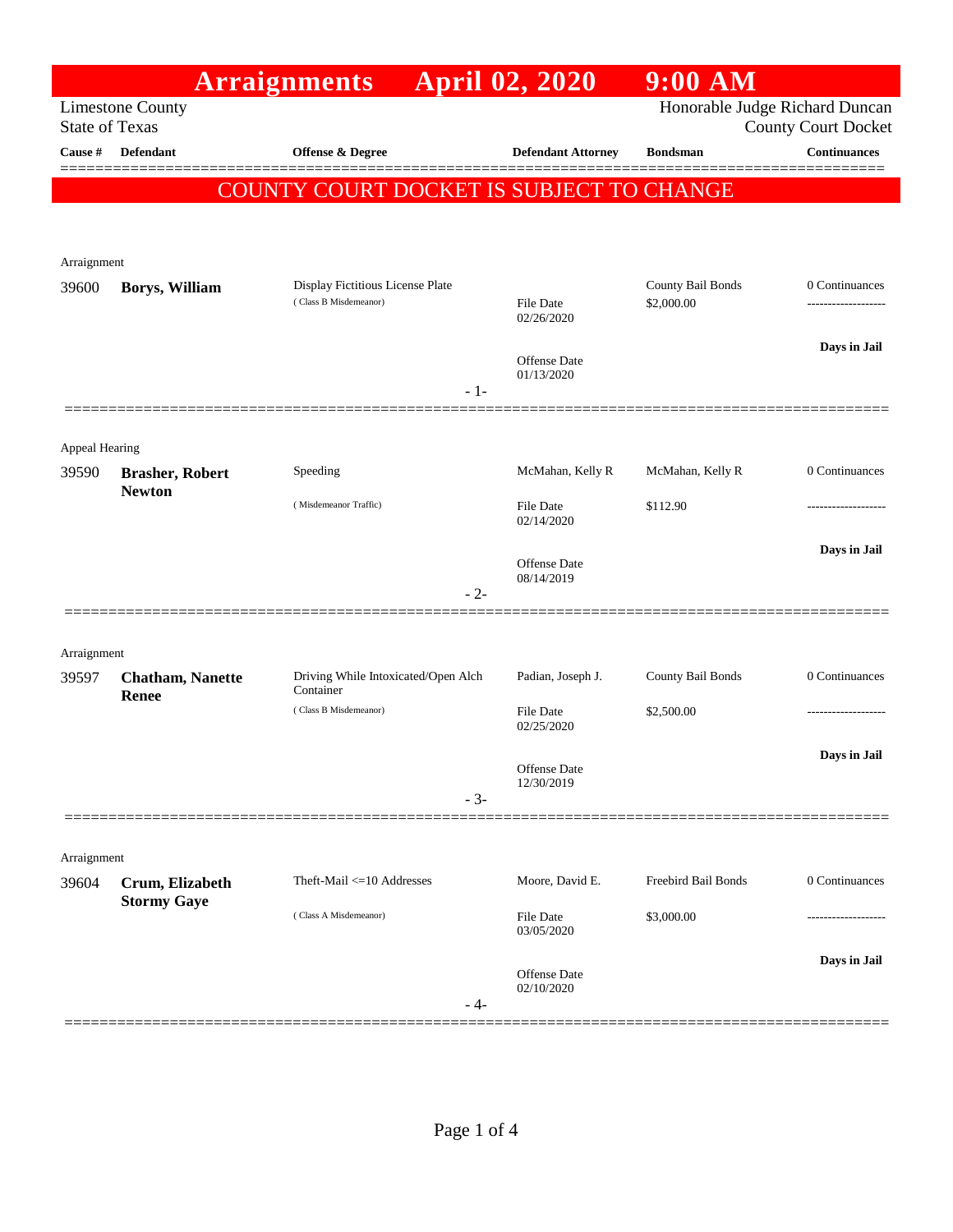|                                                  |                                  | <b>Arraignments</b>                                      | <b>April 02, 2020</b>                     | $9:00$ AM                                                    |                                       |
|--------------------------------------------------|----------------------------------|----------------------------------------------------------|-------------------------------------------|--------------------------------------------------------------|---------------------------------------|
| <b>Limestone County</b><br><b>State of Texas</b> |                                  |                                                          |                                           | Honorable Judge Richard Duncan<br><b>County Court Docket</b> |                                       |
| Cause #                                          | <b>Defendant</b>                 | <b>Offense &amp; Degree</b>                              | <b>Defendant Attorney</b>                 | <b>Bondsman</b>                                              | <b>Continuances</b>                   |
|                                                  |                                  | <b>COUNTY COURT DOCKET IS SUBJECT TO CHANGE</b>          |                                           |                                                              |                                       |
|                                                  |                                  |                                                          |                                           |                                                              |                                       |
| <b>Review Hearing</b>                            |                                  |                                                          |                                           |                                                              | 0 Continuances                        |
| 38564                                            | Hamilton, Jeremy<br><b>Scott</b> | Driving W/Lic Inv W/Prev<br>Conv/Susp/W/O Fin Res        |                                           | Chase Chapman's Bail<br><b>Bonds</b>                         |                                       |
|                                                  |                                  | (Class B Misdemeanor)                                    | <b>File Date</b><br>07/10/2017            | \$2,000.00                                                   |                                       |
|                                                  |                                  | $-5-$                                                    | <b>Offense Date</b><br>05/16/2017         |                                                              | Days in Jail                          |
|                                                  |                                  |                                                          |                                           |                                                              |                                       |
| Arraignment                                      |                                  |                                                          |                                           |                                                              |                                       |
| 39591                                            | Jimenez, Melissa Ann             | Theft Prop <\$100 W/Prev Convic<br>(Class B Misdemeanor) | Reed, Justin<br><b>File Date</b>          | Reed, Justin<br>\$1,000.00                                   | 0 Continuances<br>------------------- |
|                                                  |                                  |                                                          | 02/24/2020                                |                                                              |                                       |
|                                                  |                                  |                                                          | <b>Offense Date</b><br>12/19/2019         |                                                              | Days in Jail                          |
|                                                  |                                  | - 6-                                                     |                                           |                                                              |                                       |
|                                                  |                                  |                                                          |                                           |                                                              |                                       |
| Arraignment<br>39592                             | <b>Kroll, Larry Dwayne</b>       | Driving While Intoxicated Bac >=0.15                     | Reed, Bobby                               | Reed, Bobby                                                  | 0 Continuances                        |
|                                                  |                                  | (Class A Misdemeanor)                                    | <b>File Date</b><br>02/25/2020            | \$2,500.00                                                   |                                       |
|                                                  |                                  |                                                          | <b>Offense Date</b>                       |                                                              | Days in Jail                          |
|                                                  |                                  | $-7-$                                                    | 01/21/2020                                |                                                              |                                       |
|                                                  |                                  |                                                          |                                           |                                                              |                                       |
| <b>Status Hearing</b>                            |                                  |                                                          |                                           |                                                              |                                       |
| 39554                                            | Loyola, Saul Quijada             | Driving While Intoxicated 2nd<br>(Class A Misdemeanor)   | Diaz, Carlos C<br>File Date<br>01/08/2020 | Saul Loyola<br>\$3,000.00                                    | 2 Continuances                        |
|                                                  |                                  |                                                          |                                           |                                                              | Days in Jail                          |
|                                                  |                                  | $-8-$                                                    | Offense Date<br>11/02/2019                |                                                              |                                       |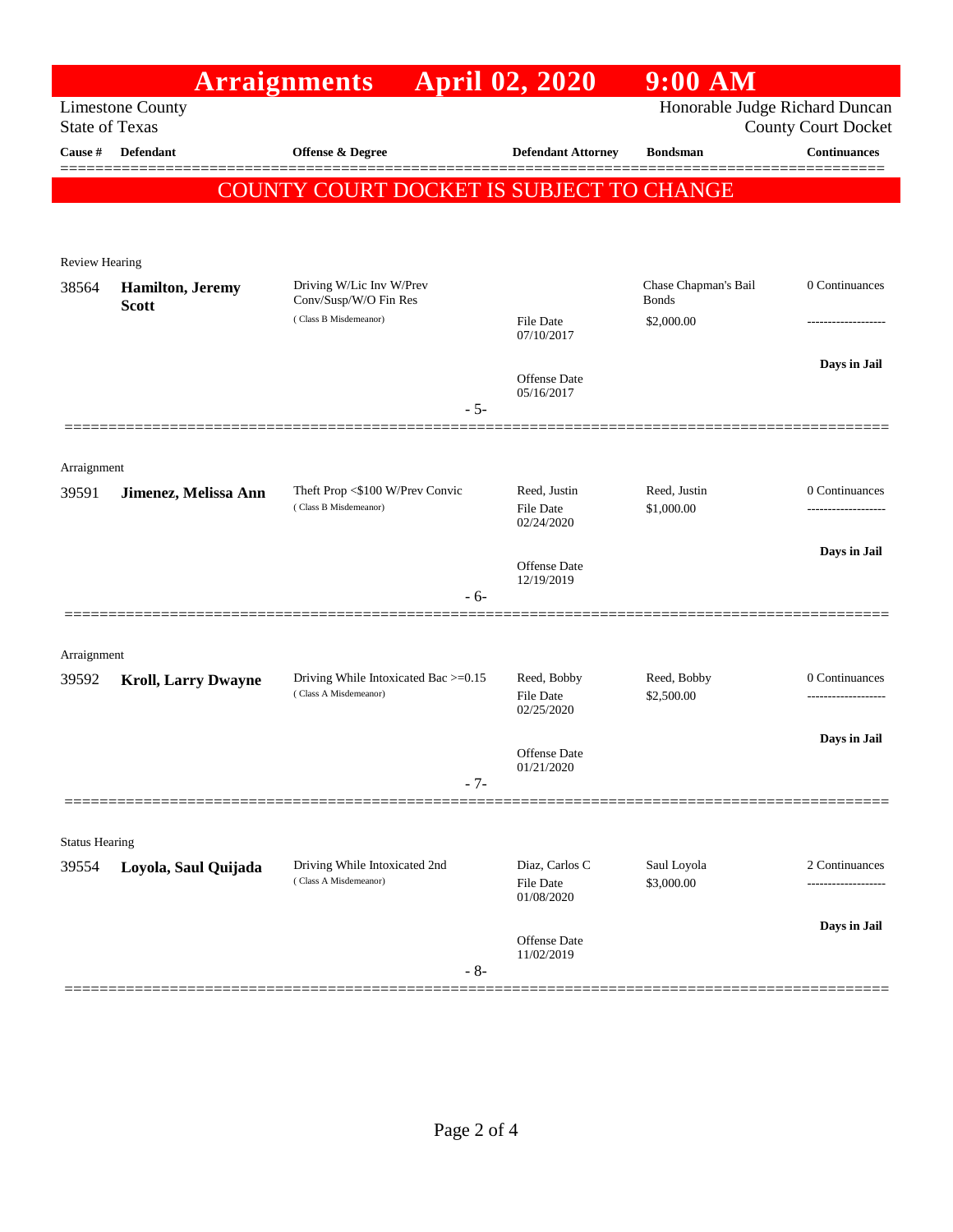|                                                                                                                  |                              | <b>Arraignments</b>                           | <b>April 02, 2020</b>             | $9:00$ AM         |                     |
|------------------------------------------------------------------------------------------------------------------|------------------------------|-----------------------------------------------|-----------------------------------|-------------------|---------------------|
| Honorable Judge Richard Duncan<br><b>Limestone County</b><br><b>State of Texas</b><br><b>County Court Docket</b> |                              |                                               |                                   |                   |                     |
| Cause #                                                                                                          | <b>Defendant</b>             | Offense & Degree                              | <b>Defendant Attorney</b>         | <b>Bondsman</b>   | <b>Continuances</b> |
|                                                                                                                  |                              |                                               |                                   |                   | ======              |
|                                                                                                                  |                              | COUNTY COURT DOCKET IS SUBJECT TO CHANGE      |                                   |                   |                     |
|                                                                                                                  |                              |                                               |                                   |                   |                     |
| Arraignment                                                                                                      |                              |                                               |                                   |                   |                     |
| 39607                                                                                                            | <b>McGinley, Ashli Ragen</b> | Criminal Mischief >=\$100<\$750               |                                   | County Bail Bonds | 0 Continuances      |
|                                                                                                                  |                              | (Class B Misdemeanor)                         | <b>File Date</b><br>03/09/2020    | \$1,000.00        |                     |
|                                                                                                                  |                              |                                               |                                   |                   | Days in Jail        |
|                                                                                                                  |                              |                                               | <b>Offense Date</b><br>02/11/2020 |                   |                     |
|                                                                                                                  |                              |                                               | - 9-                              |                   |                     |
|                                                                                                                  |                              |                                               |                                   |                   |                     |
| Arraignment<br>39606                                                                                             | Pena, Miguel                 | Poss Marij <2oz                               |                                   | County Bail Bonds | 0 Continuances      |
|                                                                                                                  |                              | (Class B Misdemeanor)                         | <b>File Date</b><br>03/09/2020    | \$2,000.00        | ------------------  |
|                                                                                                                  |                              |                                               |                                   |                   | Days in Jail        |
|                                                                                                                  |                              |                                               | <b>Offense Date</b><br>01/25/2020 |                   |                     |
|                                                                                                                  |                              |                                               | $-10-$                            |                   |                     |
|                                                                                                                  |                              |                                               |                                   |                   |                     |
| Arraignment                                                                                                      |                              |                                               |                                   |                   |                     |
| 39598                                                                                                            | <b>Powell, Amber Nicole</b>  | Assault Causes Bodily Injury Family<br>Member |                                   | County Bail Bonds | 0 Continuances      |
|                                                                                                                  |                              | (Class A Misdemeanor)                         | File Date<br>02/26/2020           | \$3,000.00        |                     |
|                                                                                                                  |                              |                                               |                                   |                   | Days in Jail        |
|                                                                                                                  |                              |                                               | <b>Offense Date</b><br>01/15/2020 |                   |                     |
|                                                                                                                  |                              |                                               | $-11-$                            |                   |                     |
|                                                                                                                  |                              |                                               |                                   |                   |                     |
| Arraignment<br>39599                                                                                             | <b>Powell, Amber Nicole</b>  | Interfer W/Emergency Req For                  |                                   | County Bail Bonds | 0 Continuances      |
|                                                                                                                  |                              | Assistance<br>(Class A Misdemeanor)           | <b>File Date</b>                  | \$3,000.00        |                     |
|                                                                                                                  |                              |                                               | 02/26/2020                        |                   |                     |
|                                                                                                                  |                              |                                               | Offense Date                      |                   | Days in Jail        |
|                                                                                                                  |                              |                                               | 01/15/2020<br>$-12-$              |                   |                     |
|                                                                                                                  |                              |                                               |                                   |                   |                     |